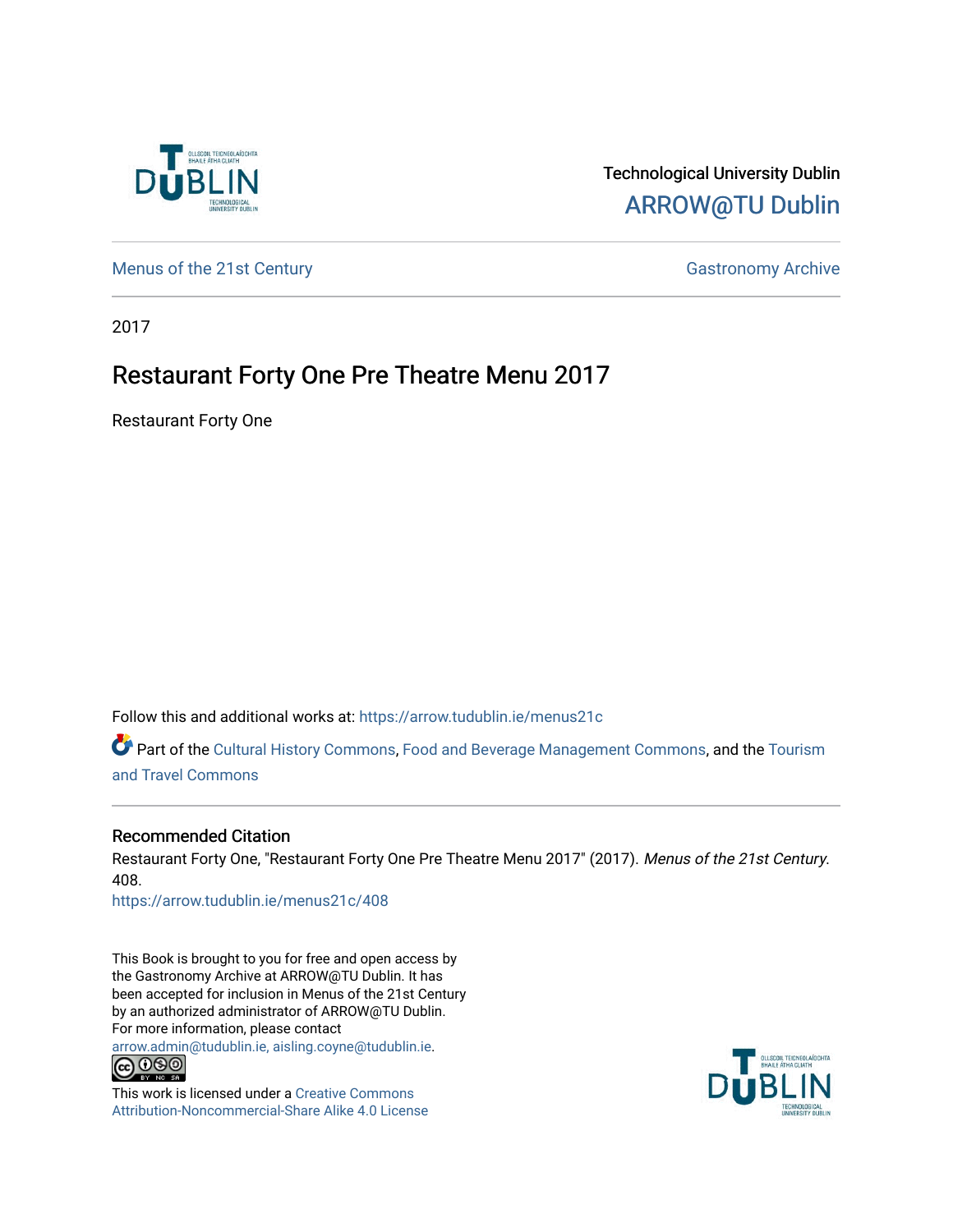Pre-Theatre at Restaurant Forty One



# Food and Wine

## Pre-Theatre

## **Starters**

Annagasan Smoked Salmon, Crème Fraîche, Classic Garnish

Warm Toonsbridge Mozzarella, Merinda Tomatoes, Watercress Purée, Aged Balsamic, Sea Salt

Paris Brown Velouté, Beech Mushrooms

## Main Course

Slow Cooked Mountain Lamb, Vegetables Cooked in Cider, Pommery Mustard Noisette of Wicklow Gap Venison, Parsnip, Celery, Bay Leaf Jus Atlantic Cod, Crushed Jerusalem Artichoke, Noilly Prat Sauce

### **Dessert**

Shortbread, Praline Cream, Salted Caramel Ice Cream Teeling Whisky, Chocolate, Coffee Selection of Farmhouse Artisan Cheeses Tea /Coffee and Petits Fours

**3 Course Menu**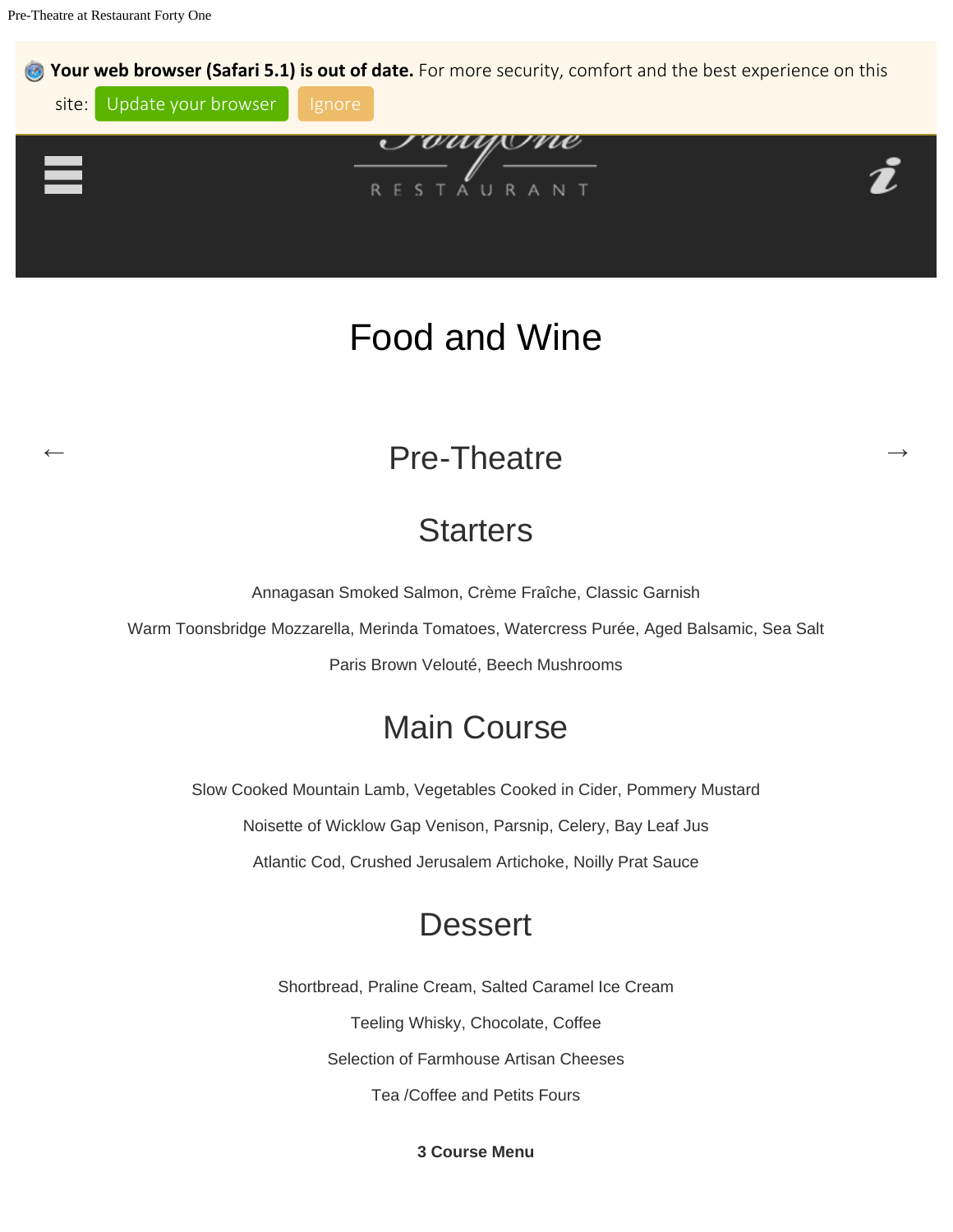#### *€38.50 per person*

FINEST INGREDIENTS FROM OUR GARDEN PRE THEATRE FROM 5:30pm to 6:30pm LUNCH FROM 12.30pm to 2.30pm, DINNER FROM 5.30pm to 10.30pm



file:///C/...aw/Desktop/Menus%203%20-%20McKennas%20Guides/Restaurant%20Forty%20One%20Pre%20Theatre%20Menu%202017.html[25/04/2017 12:41:52]